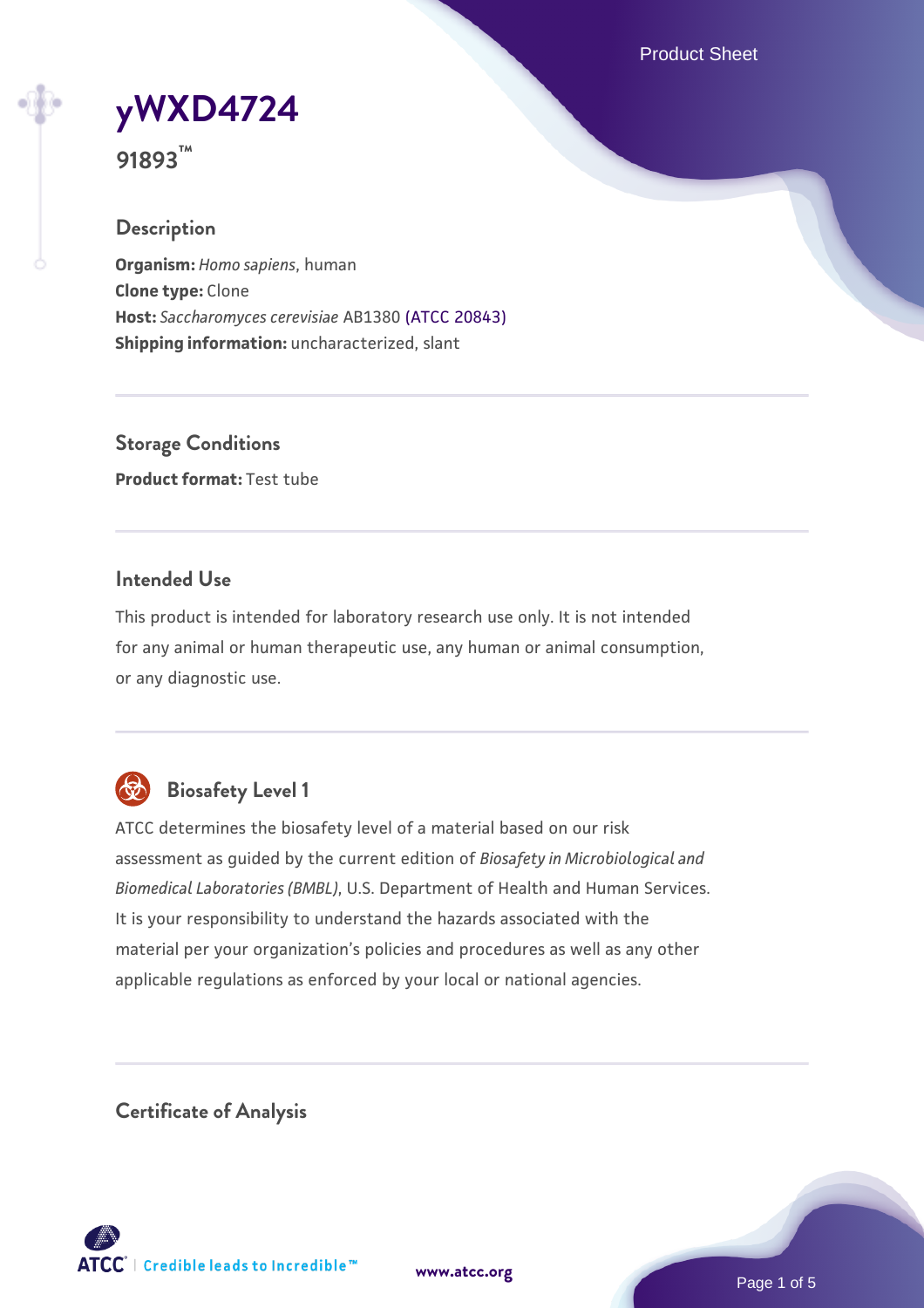### **[yWXD4724](https://www.atcc.org/products/91893)** Product Sheet **91893**

For batch-specific test results, refer to the applicable certificate of analysis that can be found at www.atcc.org.

### **Insert Information**

**Type of DNA:** genomic **Genome:** Homo sapiens **Chromosome:** X X pter-q27.3 **Gene name:** DNA Segment, single copy **Gene product:** DNA Segment, single copy [DXS3693] **Gene symbol:** DXS3693 **Contains complete coding sequence:** Unknown **Insert end:** EcoRI

#### **Vector Information**

**Construct size (kb):** 200.0 **Intact vector size:** 11.454 **Vector name:** pYAC4 **Type of vector:** YAC **Host range:** *Saccharomyces cerevisiae*; *Escherichia coli* **Vector information:** other: telomere, 3548-4235 other: telomere, 6012-6699 Cross references: DNA Seq. Acc.: U01086 **Cloning sites:** EcoRI **Markers:** SUP4; HIS3; ampR; URA3; TRP1 **Replicon:** pMB1, 7186-7186; ARS1, 9632-10376

# **Growth Conditions**

**Medium:** 



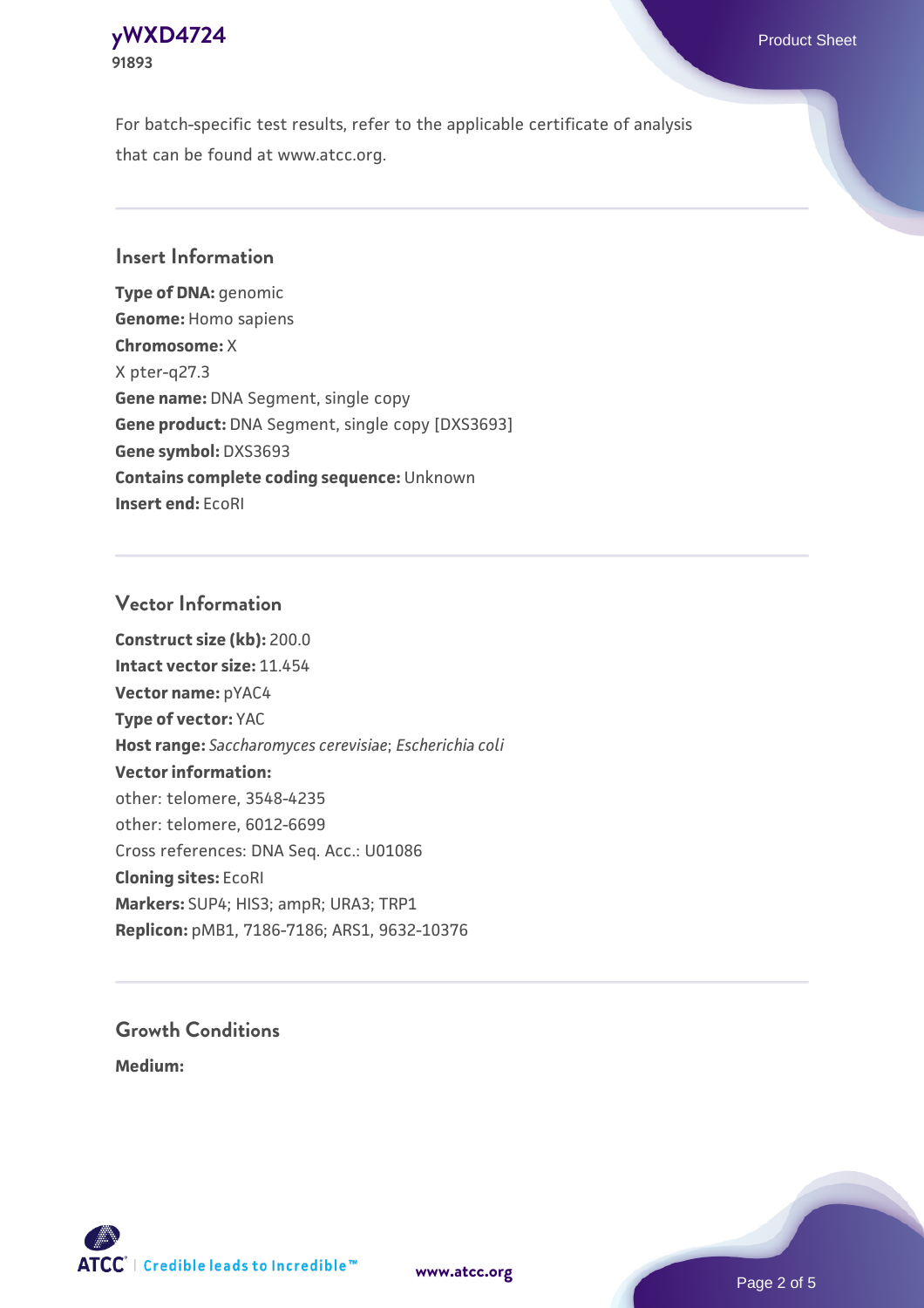#### **[yWXD4724](https://www.atcc.org/products/91893)** Product Sheet **91893**

[ATCC Medium 1245: YEPD](https://www.atcc.org/-/media/product-assets/documents/microbial-media-formulations/1/2/4/5/atcc-medium-1245.pdf?rev=705ca55d1b6f490a808a965d5c072196) **Temperature:** 30°C

#### **Notes**

More information may be available from ATCC (http://www.atcc.org or 703- 365-2620).

# **Material Citation**

If use of this material results in a scientific publication, please cite the material in the following manner: yWXD4724 (ATCC 91893)

# **References**

References and other information relating to this material are available at www.atcc.org.

# **Warranty**

The product is provided 'AS IS' and the viability of ATCC® products is warranted for 30 days from the date of shipment, provided that the customer has stored and handled the product according to the information included on the product information sheet, website, and Certificate of Analysis. For living cultures, ATCC lists the media formulation and reagents that have been found to be effective for the product. While other unspecified media and reagents may also produce satisfactory results, a change in the ATCC and/or depositor-recommended protocols may affect the recovery, growth, and/or function of the product. If an alternative medium formulation or reagent is used, the ATCC warranty for viability is no longer



**[www.atcc.org](http://www.atcc.org)**

Page 3 of 5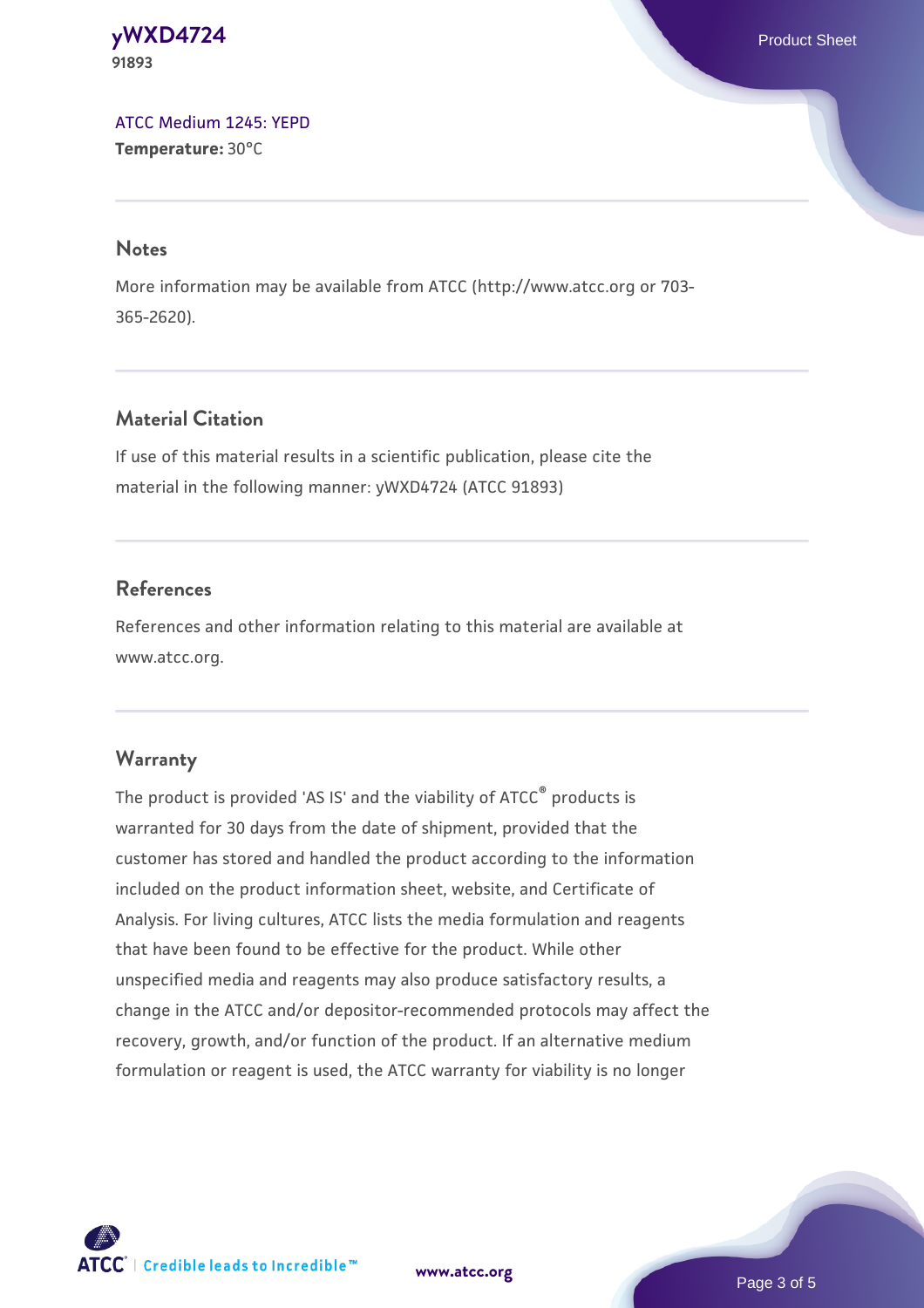**91893**

**[yWXD4724](https://www.atcc.org/products/91893)** Product Sheet

valid. Except as expressly set forth herein, no other warranties of any kind are provided, express or implied, including, but not limited to, any implied warranties of merchantability, fitness for a particular purpose, manufacture according to cGMP standards, typicality, safety, accuracy, and/or noninfringement.

#### **Disclaimers**

This product is intended for laboratory research use only. It is not intended for any animal or human therapeutic use, any human or animal consumption, or any diagnostic use. Any proposed commercial use is prohibited without a license from ATCC.

While ATCC uses reasonable efforts to include accurate and up-to-date information on this product sheet, ATCC makes no warranties or representations as to its accuracy. Citations from scientific literature and patents are provided for informational purposes only. ATCC does not warrant that such information has been confirmed to be accurate or complete and the customer bears the sole responsibility of confirming the accuracy and completeness of any such information.

This product is sent on the condition that the customer is responsible for and assumes all risk and responsibility in connection with the receipt, handling, storage, disposal, and use of the ATCC product including without limitation taking all appropriate safety and handling precautions to minimize health or environmental risk. As a condition of receiving the material, the customer agrees that any activity undertaken with the ATCC product and any progeny or modifications will be conducted in compliance with all applicable laws, regulations, and guidelines. This product is provided 'AS IS' with no representations or warranties whatsoever except as expressly set forth herein and in no event shall ATCC, its parents, subsidiaries, directors, officers, agents, employees, assigns, successors, and affiliates be liable for indirect, special, incidental, or consequential damages of any kind in connection with or arising out of the customer's use of the product. While reasonable effort is made to ensure authenticity and reliability of materials on deposit, ATCC is not liable for damages arising from the misidentification or



**[www.atcc.org](http://www.atcc.org)**

Page 4 of 5